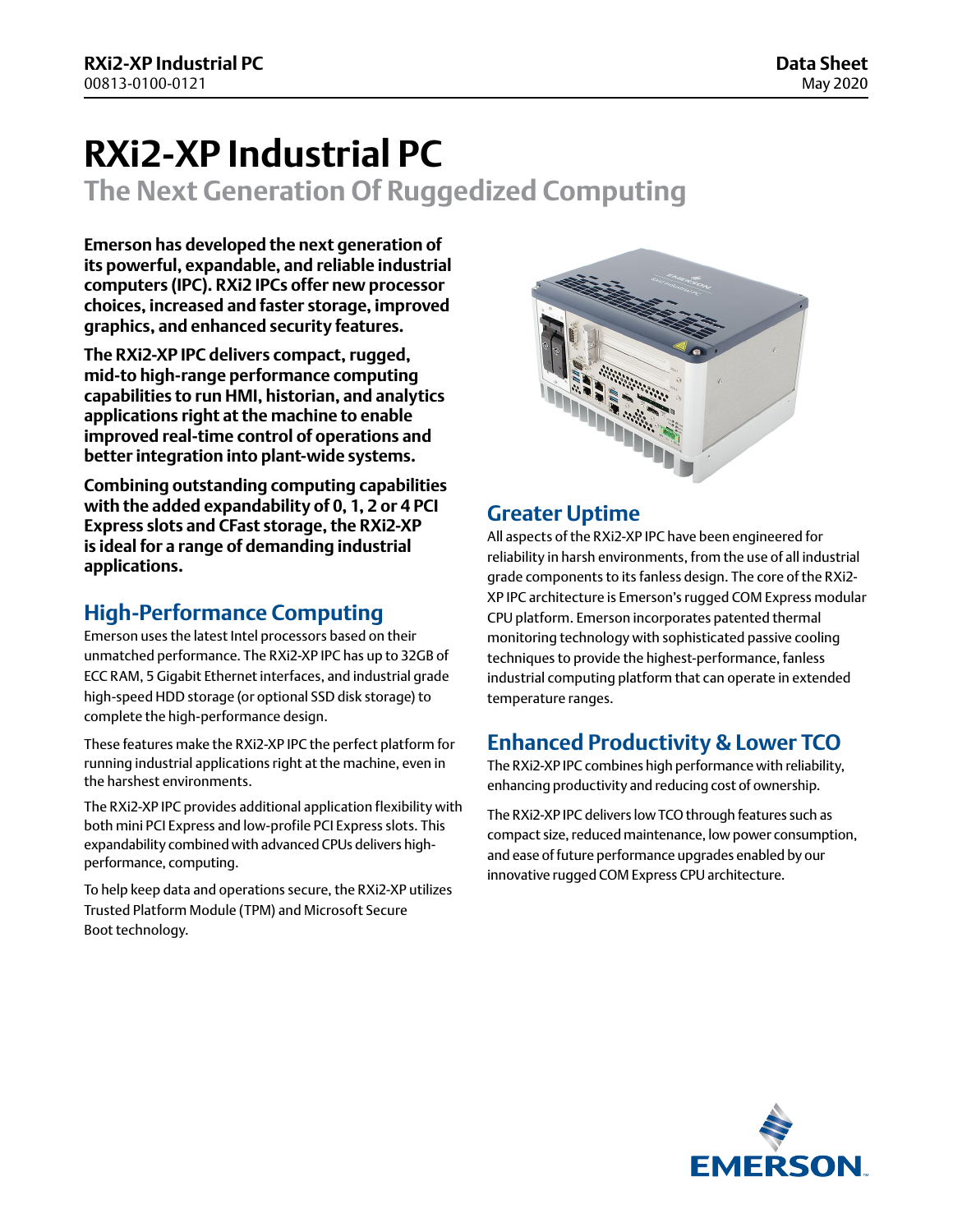# **RXi2-XP Industrial PC** May 2020

| <b>Feature</b>                                                            | <b>Benefit</b>                                                                                                                                                                |
|---------------------------------------------------------------------------|-------------------------------------------------------------------------------------------------------------------------------------------------------------------------------|
| 6th Generation Intel® Core™<br>i3, i5, i7 and Xeon® CPUs                  | . Delivers high-performance computing for applications that load, manipulate and store large<br>amounts of data, or handle multiple communication ports in real-time          |
| Fanless operation                                                         | • A robust, reliable solution with no moving parts and minimized dust contamination                                                                                           |
| 5 Gigabit Ethernet ports<br>(four with Time SYNC IEEE1588<br>and 802.1AS) | • Network implementation flexibility<br>Multiple high-speed Ethernet links for communication-centric applications with<br>support for deterministic transfer of data/commands |
| 0, 1, 2 or 4 PCIe Expansion slots                                         | • Add new functionality on demand to support specific application needs                                                                                                       |

# **Specifications**

#### **Processor**

- Intel® core™ i3-6102E Processor, 25W 2c 1.9GHz 3MB cache
- Intel® core™ i5-6440EQ Processor, 45W 4c 2.7GHz (-3.4GHz) 6MB no ECC
- Intel® core™ i7-6820EQ Processor, 45W 4c 2.8GHz (-3.5GHz) 8MB no ECC
- Intel® XEON® Processor E3-1505L v5, 25W 4c 2.0GHz (-2.8GHz) 8MB
- Intel® XEON® Processor E3-1505M v5, 45/35W 4c 2.8GHz (-3.7GHz) 8MB

### **Memory**

- Up to 32GB DDR4-2133
- Soldered, with ECC

### **Storage Interfaces**

- Primary storage device M.2 PCI Express Gen3 x4 or M.2 SATA Gen3
- Secondary storage option Twin 2.5" SATA drive bays, hot swap and RAID enabled
- $\blacksquare$  CFast slot, user accessible, supports boot, hot plug

### **Ethernet**

- $\blacksquare$  Four 1-gigabit Ethernet channels RJ-45 standard, SFP optional
- $\blacksquare$  One 1-gigabit Ethernet channel w/ remote management capability – RJ45

### **Wireless Communication**

- LTE modem option using Mini-PCIE with UIM card holder
- $\blacksquare$  Wifi/Bluetooth radio option using M.2 expansion slot

### **Video/Graphics Interface**

 $\blacksquare$  Twin DisplayPort + 1.2 for a total of 3 independent displays

# **USB Interface**

- Four USB 3.0 external
- Two USB 2.0 internal

# **Serial Communications**

- $\blacksquare$  2 to 4 channels
- Two RS232, two RS422/485

### **Expansion**

- Mini-PCIE card site for NvSRAM card, LTE modem, or other
- M.2 communications slot for WiFi and Bluetooth
- PCI Express expansion slots:
- Zero
- One Gen3 x4
- $-$  Two Gen2  $x4$
- Four 1x Gen2 x4, 3 Gen2 x1

### **Non-Volatile Memory**

- 512 KB, 1MB or 2MB NVSRAM
- Storage for process relevant data
- NVSRAM option uses mini-PCIE slot LED

### **LED**

- Power, TPM, Temperature, SATA
- Ethernet Link/Activity
- One User Defined LED

# **Others**

- Timers: Legacy PC-AT, HPET
- Twin Watchdog Timers (OS, application)
- $\blacksquare$  Thermal monitoring
- RTC with Lithium coin cell battery

### **Power**

Input: 24V DC ( $\pm$ 25%) with protection

### **Environmental**

All values under typical conditions without added expansion slot cards.

Extended temperature variants are available upon request.

The maximum extended temperature ranges mentioned in the table below are achievable with a specific choice of CPU and storage, and without extension cards installed in the system.

For detailed information please read the manual.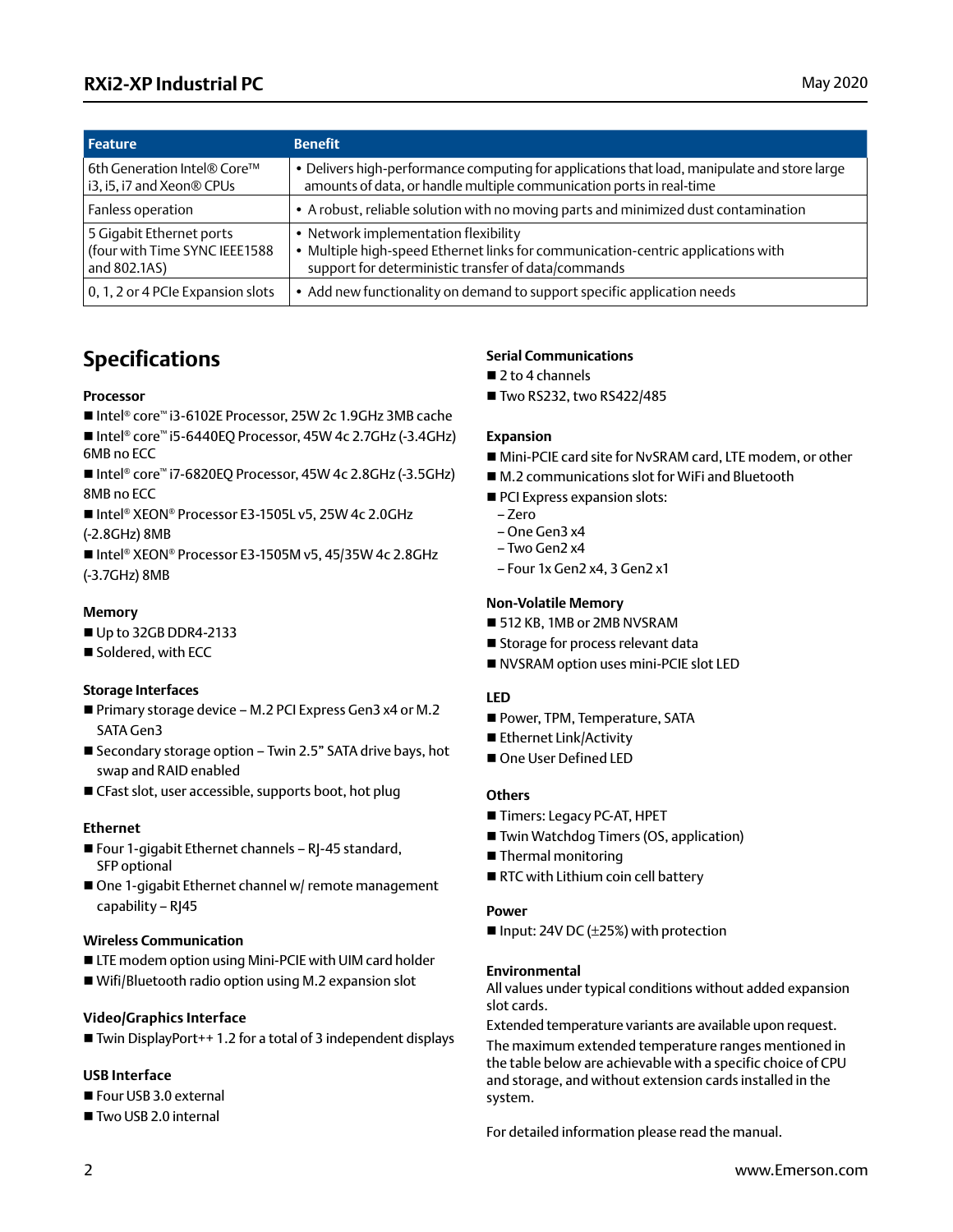# May 2020 **RXi2-XP Industrial PC**

| Range           | <b>Operating</b>                                | <b>Storage</b>                     |  |
|-----------------|-------------------------------------------------|------------------------------------|--|
| Standard        | $0^{\circ}$ C to +60 $^{\circ}$ C               | -40°C to +85°C                     |  |
| <b>Fxtended</b> | $-40^{\circ}$ C to $+70^{\circ}$ C <sup>2</sup> | $-40^{\circ}$ C to $+85^{\circ}$ C |  |

' At 100% CPU load temperature range requires vertical orientation of the heat sink fins at free convection.<br>∂ Operating temperature is dependent on the CPU and SSD choice, application software, orientation of the heat<br>≤

| Range    | <b>Operating</b>  | <b>Storage</b>    |  |
|----------|-------------------|-------------------|--|
| Humidity | 5-95% @ +40°C     | 5-95% @ +40°C     |  |
| Altitude | 6,600 ft. (2.0km) | 40000 ft. (12 km) |  |

### **BIOS**

 $\blacksquare$  UEFI AMI Aptio® 5

# **Dimensions (H x W x D)**

**Ordering Information**

- 0 slot: 252 x 203 x 108.5 mm (9.92 x 8 x 4.24 in) Weight: 4,2kg
- 1 slot: 252 x 203 x 132 mm (9.92 x 8 x 4.24 in) Weight 4,3 kg
- 2 slot: 252 x 203 x 155.5 mm (9.92 x 8 x 6.13 in) Weight: 4,4kg
- $\blacksquare$  4 slot: 252 x 203 x 108.5 mm (9.92 x 8 x 4.24 in) Weight 4,6kg Slim version available

### **Mechanical**

- n Rugged aluminum and stainless steel housing for optimal thermal management and durability
- IP20 Protection against particles
- Flat and Slim (Book) mounting orientation options

#### **Software Support**

- Microsoft<sup>®</sup> Windows<sup>®</sup> 10 Professional 64-Bit
- Linux<sup>®</sup> Kernel 4.4
- $\blacksquare$  VXWorks® 7.0

#### **Safety**

- Designed to meet standard UL1950, CE class A, FCC-A
- Designed to meet marine class A



| <b>Part Number</b> | <b>Description</b>                                                                                               | <b>Operating Temperature</b>      |
|--------------------|------------------------------------------------------------------------------------------------------------------|-----------------------------------|
| R2X0N1R0B1T0A      | Quad Core i7-6820EQ, 2.8GHz, 0 Slot, 256GB SSD, 16GB DDR4,<br>2xRS232, 5xRJ45, No OS                             | $0^{\circ}$ C to +60 $^{\circ}$ C |
| R2X0N1R1B1T0A      | Quad Core i7-6820EQ, 2.8GHz, 0 Slot, 256GB SSD, 16GB DDR4,<br>2xRS232, 5xRI45, Windows 10                        | $0^{\circ}$ C to +60 $^{\circ}$ C |
| R2X1N1B0A1T0A      | Dual Core i3-6102E, 1.9GHz, 1 Slot, 128GB SSD, 8GB DDR4 ECC,<br>2xRS232, 5xRJ45, No OS                           | $0^{\circ}$ C to +60 $^{\circ}$ C |
| R2X1N1B1A1T0A      | Dual Core i3-6102E, 1.9Hz, 1 Slot, 128GB SSD, 8GB DDR4 ECC,<br>2xRS232, 5xRJ45, Windows 10                       | $0^{\circ}$ C to +60 $^{\circ}$ C |
| R2X1N1C0A1T0A      | Quad Core XEON E3-1505Lv5, 2.0GHz, 1 Slot, 128GB SSD, 32GB DDR4<br>ECC, 2xRS232, 5xRJ45, No OS                   | $0^{\circ}$ C to +60 $^{\circ}$ C |
| R2X1N1C1A1T0A      | Quad Core XEON E3-1505Lv5, 2.0GHz, 1 Slot, 128GB SSD, 32GB DDR4<br>ECC, 2xRS232, 5xR 45, Windows 10              | $0^{\circ}$ C to +60 $^{\circ}$ C |
| R2X2N1C0B2T0F      | Quad Core XEON E3-1505Lv5, 2.0GHz, 2 Slot, 256GB SSD, 32GB DDR4<br>ECC, 2xRS232, 2xRS422/485, 5xRJ45, No OS      | -40°C to +70°C                    |
| R2X4N1B0A2T0A      | Dual Core i3-6102E, 1.9GHz, 4 Slot, 128GB SSD, 8GB DDR4 ECC,<br>2xRS232, 2xRS422/485, 5xRJ45, No OS              | $0^{\circ}$ C to +60 $^{\circ}$ C |
| R2X4N1B1A2T0A      | Dual Core i3-6102E, 1.9GHz, 4 Slot, 128GB SSD, 8GB DDR4 ECC,<br>2xRS232, 2xRS422/485, 5xRJ45, Windows 10         | $0^{\circ}$ C to +60 $^{\circ}$ C |
| R2X4N1C0A2T0A      | Quad Core XEON E3-1505Lv5, 2.0GHz, 4 Slot, 128GB SSD, 32GB DDR4<br>ECC, 2xRS232, 2xRS422/485, 5xRJ45, No OS      | $0^{\circ}$ C to +60 $^{\circ}$ C |
| R2X4N1C1A2T0A      | Quad Core XEON E3-1505Lv5, 2.0GHz, 4 Slot, 128GB SSD, 32GB DDR4<br>ECC, 2xRS232, 2xRS422/485, 5xRJ45, Windows 10 | $0^{\circ}$ C to +60 $^{\circ}$ C |
| R2X4N1D0C2T0A      | Quad Core XEON E3-1505M, 2.8GHz, 4 Slot, 512GB SSD, 32GB DDR4<br>ECC, 2xRS232, 2xRS422/485, 5xRJ45, No OS        | 0°C to +60°C                      |
| R2X4N1D1C2T0A      | Quad Core XEON E3-1505M, 2.8GHz, 4 Slot, 512GB SSD, 32GB DDR4<br>ECC, 2xRS232, 2xRS422/485, 5xRJ45, Windows 10   | $0^{\circ}$ C to +60 $^{\circ}$ C |